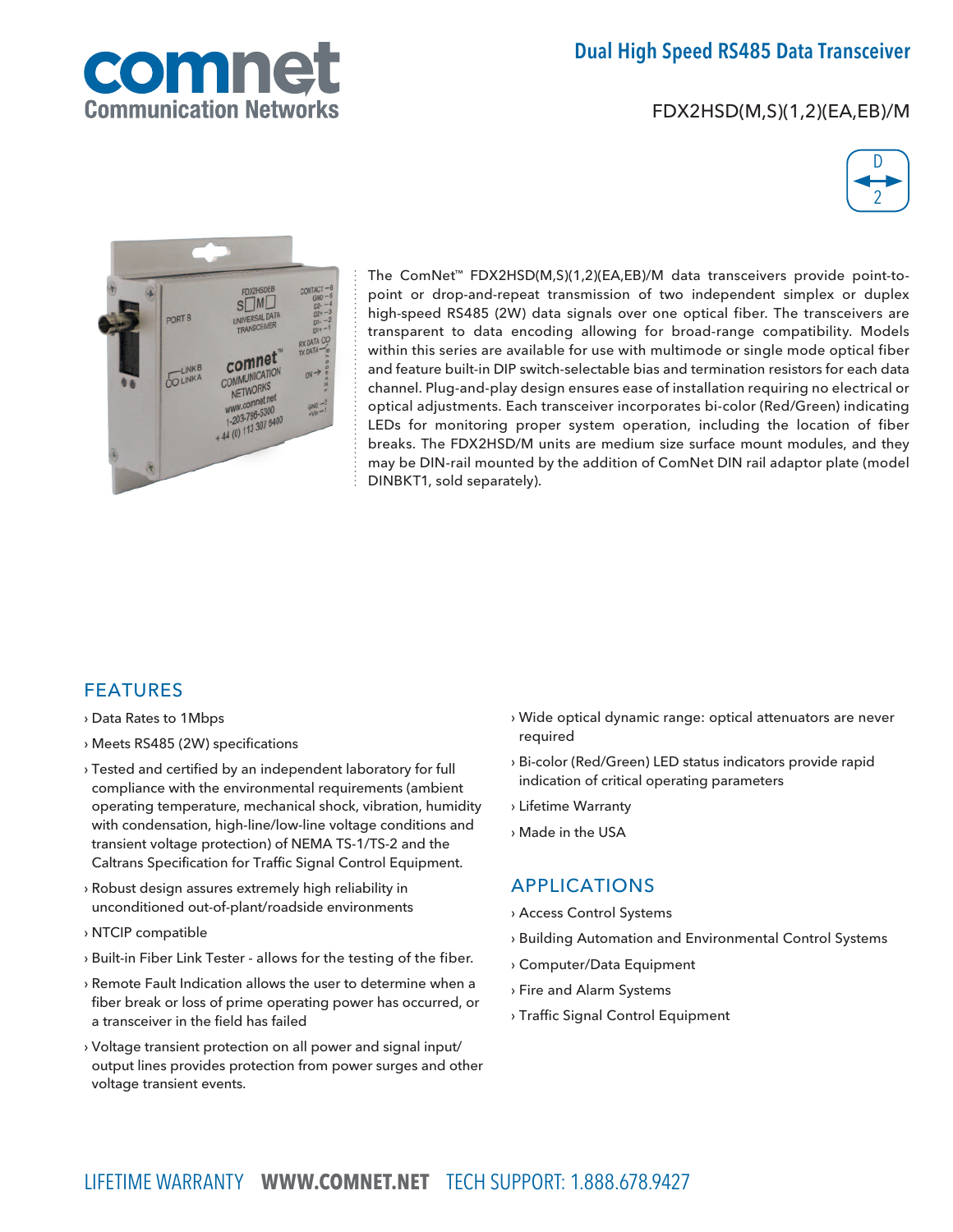# FDX2HSD(M,S)(1,2)(EA,EB)/M Dual High Speed RS485 Data Transceiver

### **SPECIFICATIONS**

| <b>Data</b>           |                         |                                                                                                  | <b>Power</b>                                                                         |                                                         |                                                                                                  |                                                   |  |
|-----------------------|-------------------------|--------------------------------------------------------------------------------------------------|--------------------------------------------------------------------------------------|---------------------------------------------------------|--------------------------------------------------------------------------------------------------|---------------------------------------------------|--|
|                       | Data Channels           | $\overline{c}$                                                                                   | <b>Operating Voltage Range</b>                                                       |                                                         | 8-36VDC                                                                                          |                                                   |  |
|                       | Data Format             | 2-wire RS485 w/ Tri-State, Manchester, Bi-Phase,<br>Sensornet                                    | <b>Power Consumption</b>                                                             |                                                         | 4W                                                                                               |                                                   |  |
|                       | Data Rate               | DC-1Mbps                                                                                         | <b>Electrical &amp; Mechanical</b>                                                   |                                                         |                                                                                                  |                                                   |  |
|                       | <b>Operating Mode</b>   | Asynchronous, simplex or full-duplex                                                             | <b>Current Protection</b>                                                            |                                                         |                                                                                                  | Automatic Resettable Solid-State Current Limiters |  |
|                       | <b>Bit Error Rate</b>   | <10-9 @ Maximum Optical Loss Budget                                                              | <b>Circuit Board</b><br>Size (LxWxH)                                                 |                                                         | <b>Meets IPC Standard</b><br>$4.1 \times 3.7 \times 1.1$ in. (10.4 $\times$ 9.4 $\times$ 2.8 cm) |                                                   |  |
| Wavelength            |                         | 1310/1550nm                                                                                      | Shipping Weight                                                                      | $<$ 2 lb./0.9 kg                                        |                                                                                                  |                                                   |  |
|                       | <b>Number Of Fibers</b> | 1 or 1in/1out                                                                                    | <b>Environmental</b><br><b>MTBF</b>                                                  | >100,000 hours                                          |                                                                                                  |                                                   |  |
| <b>LED Indicators</b> |                         | Receive Data Active, Transmit Data Active,<br>Port A Fiber Link Status, Port B Fiber Link Status | <b>Operating Temp</b><br><b>Storage Temp</b>                                         | -40 $\degree$ C to +75 $\degree$ C<br>-40°C to $+85$ °C |                                                                                                  |                                                   |  |
| <b>DIP Switches</b>   |                         |                                                                                                  | <b>Relative Humidity</b>                                                             | 0% to 95% (non-condensing) <sup>1</sup>                 |                                                                                                  |                                                   |  |
|                       | $1 - 3$                 | Ring Length (SHR Only)                                                                           |                                                                                      |                                                         |                                                                                                  |                                                   |  |
| 4                     |                         | Master / Remote (SHR Only)                                                                       | [1] May be extended to condensation conditions by adding suffix '/C' to model number |                                                         |                                                                                                  |                                                   |  |
|                       | 5 & 6                   | 680 ohm Pull Up/Pull Down for Bias on RS485 bus                                                  | for conformal coating.                                                               |                                                         |                                                                                                  |                                                   |  |
|                       | 7 & 8                   | 120 ohm Termination across RS485 bus                                                             |                                                                                      |                                                         |                                                                                                  |                                                   |  |
| <b>Connectors</b>     |                         |                                                                                                  |                                                                                      |                                                         |                                                                                                  |                                                   |  |
|                       | Optical                 | ST                                                                                               |                                                                                      |                                                         |                                                                                                  |                                                   |  |
|                       | Power                   | <b>Terminal Block</b>                                                                            | AGENCY COMPLIANCE                                                                    |                                                         |                                                                                                  | <b>MADE IN THE</b>                                |  |
|                       | Data                    | <b>Terminal Block</b>                                                                            |                                                                                      | RoHS                                                    |                                                                                                  |                                                   |  |
|                       | Contact                 | <b>Terminal Block</b>                                                                            | E322911<br>PART 15 COMPLIANT                                                         |                                                         | N24621                                                                                           |                                                   |  |

## ORDERING INFORMATION

Contact Terminal Block

| <b>Part Number</b>     | <b>Description</b>                                                                                                                                                                                                                                | <b>Fibers</b><br>Reg'd | Fiber                | <b>Optical</b><br><b>Pwr Budget</b> | <b>Max</b><br><b>Distance</b> |  |  |
|------------------------|---------------------------------------------------------------------------------------------------------------------------------------------------------------------------------------------------------------------------------------------------|------------------------|----------------------|-------------------------------------|-------------------------------|--|--|
| FDX2HSDM1EA/M          | RS485 (2W) "A" End Point                                                                                                                                                                                                                          |                        | Multimode 62.5/125µm | 16dB                                | 4 km (2.5 mi)                 |  |  |
| FDX2HSDS1EA/M          | RS485 (2W) "A" End Point                                                                                                                                                                                                                          |                        | Single Mode 9/125um  | 23 dB                               | 69 km (43 mi)                 |  |  |
| FDX2HSDM1EB/M          | RS485 (2W) "B" End Point                                                                                                                                                                                                                          |                        | Multimode 62.5/125µm | 16dB                                | 4 km (2.5 mi)                 |  |  |
| FDX2HSDS1EB/M          | RS485 (2W) "B" End Point                                                                                                                                                                                                                          |                        | Single Mode 9/125um  | 23 dB                               | 69 km (43 mi)                 |  |  |
| FDX2HSDM2/M            | RS485 (2W) Repeater                                                                                                                                                                                                                               |                        | Multimode 62.5/125um | 16dB                                | 4 km (2.5 mi)                 |  |  |
| FDX2HSDS2/M            | RS485 (2W) Repeater                                                                                                                                                                                                                               |                        | Single Mode 9/125um  | 23 dB                               | 69 km (43 mi)                 |  |  |
| Accessories<br>Options | DC Plug-in Power Supply, 90-264 VAC, 50/60 Hz (Included)<br>Add suffix '/C' for Conformally Coated Circuit Boards (Extra charge, consult factory)<br>DIN-Rail Mounting Adaptor Plate Kit - With mounting hardware (Optional, order model DINBKT1) |                        |                      |                                     |                               |  |  |

NOTE: This product requires a fiber installation with a minimum 30 dB connector return loss. The use of Super Polish Connectors is recommended. Complies with FDA Performance Standard for Laser Products, Title 21, Code of Federal Regulations, Subchapter J. In a continuing effort to improve and advance technology, product specifications are subject to change without notice.



3 CORPORATE DRIVE | DANBURY, CONNECTICUT 06810 | USA | T: 203.796.5300 | F: 203.796.5303 | TECH SUPPORT: 1.888.678.9427 | INFO@COMNET.NET

Communication Networks 8 TURNBERRY PARK ROAD | GILDERSOME | MORLEY | LEEDS, UK LS27 7LE | T: +44 (0)113 307 6400 | F: +44 (0)113 253 7462 | INFO-EUROPE@COMNET.NET

© 2013 Communication Networks. All Rights Reserved. "ComNet" and the "ComNet Logo" are registered trademarks of Communication Networks. 26 Apr 2013